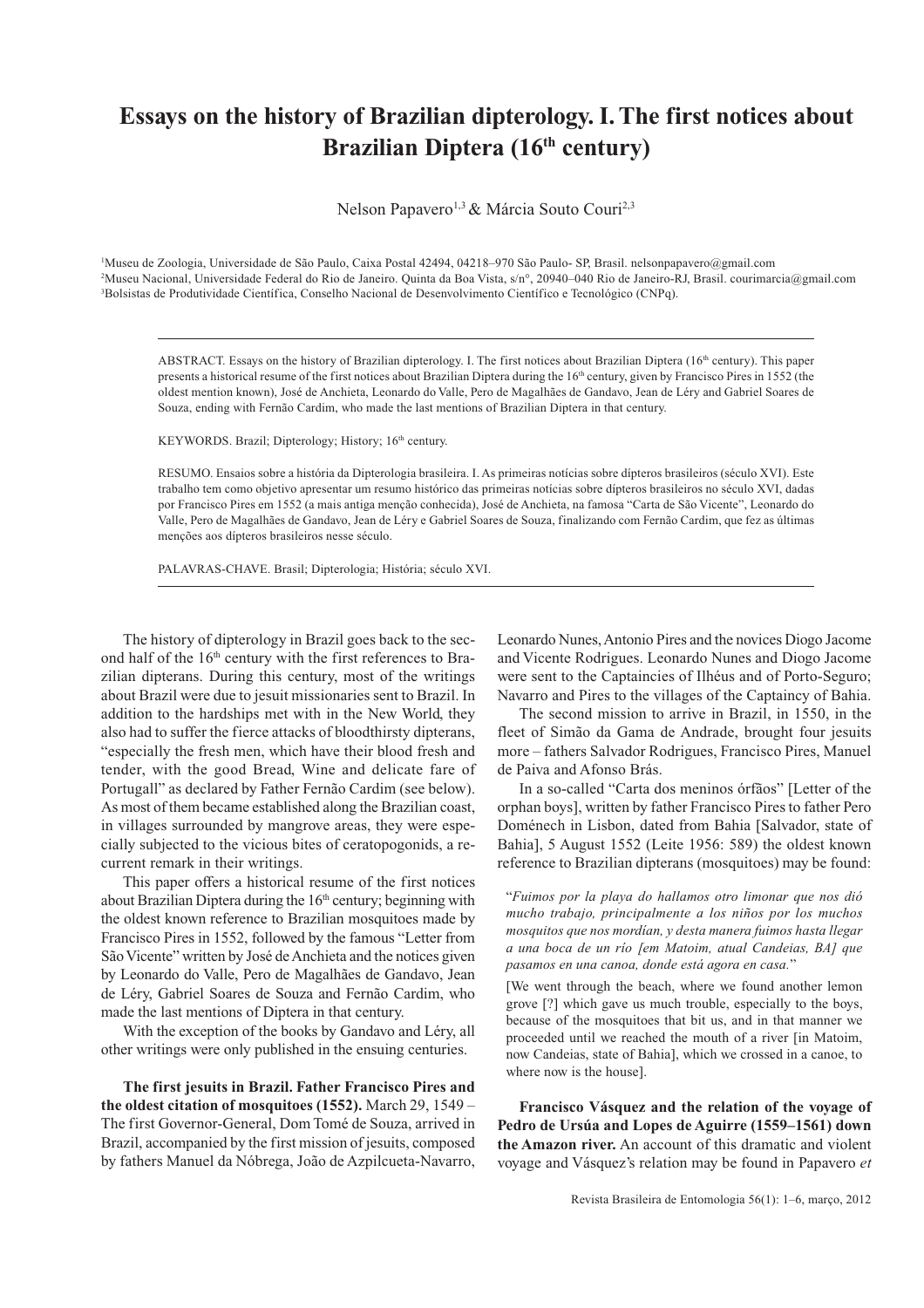*al.* (2002: 43–89). In this relation Vásquez complained about the Amazonian mosquitoes:

"*Tiene este río Marañón, según los que se precisan de entenderlo, más de 1600 leguas desde su nacimiento a la mar. Es tan grande y poderoso que no se puede escribir su grandeza; anega en cualquier parte al tiempo de su creciente más de cien leguas de tierra llana fuera de su madre: hay en él tanta cantidad de mosquitos, especialmente los zancudos de noche y de día, que es temeridade ver que los sufran los naturales*" (Vásquez 1987: 107).

[This Marañón river [the Amazon] has, according to those who are deemed to know it, more than 1600 leagues from its origin to the sea. It is so large and powerful that its grandeur cannot be described; it drowns during any part of the time of its rise more than a hundred leagues of flat earth outside its bed: there is in it such a quantity of mosquitoes, especially the long-legged ones, night and day, that it is temerity to see how the natives can stand them].

**Father José de Anchieta (1560, 1587).** On 13 July 1551 the second Governor-General, Dom Duarte da Costa, landed in Brazil, with the third jesuitic mission, including fathers Luís da Grã, Brás Lourenço, Ambrósio Pires, and the novices Gregório Serrão, João Gonçalves, Antônio Blásquez and José de Anchieta. In 1554 Father Manuel da Nóbrega sent, to the grasslands of Piratininga, 13 priests and novices, under the command of father Manuel de Paiva, to found the Saint Paul College, dominating the valleys of the Tietê and Anhangabaú rivers, where the inaugural mass was performed on 15 January; that college was the nucleus of the future city of São Paulo. Among the priests was included father José de Anchieta.

In a famous letter written in São Vicente, "in the last day of May 1560", *Epistola quam plurimarum rerum naturalium quae S. Vicenti (nunc S. Pauli) provinciam incolunt* [Letter about several natural productions inhabiting the Province of São Vicente (now São Paulo)], the first lengthy report on Brazilian animals (Paiva 2003), Anchieta (1988: 133; cf. also Papavero & Teixeira 2007: 58) declares:

"*Há pelo mato grande cópia de moscas e mosquitos, os quais, sugando-nos o sangue, mordem cruelmente máxime no verão, quando os campos estão alagados; uns têm o ferrão e as pernas compridas e sutilíssimas; furam a pele e chupam o sangue, até que, ficando com todo o corpo muito cheio e distendido, mal podem voar; contra estes é bom remédio a fumaça, com a qual se dispersam. Outros chamados marigui, e que habitam à beiramar, são uma praga terrível; são tão pequenos que mal os podes perceber com a vista; és mordido, e não vês quem te morde; sentes-te queimar e não há fogo em parte alguma; não sabes de onde te veio repentinamente semelhante incômodo; se te coças com as unhas, maior dor sentes; renova-se e aumenta por dois ou três dias o ardor que deixaram no corpo.*"

[There is in the woods a great copy of flies and mosquitos, which, sucking our blood, bite cruelly, especially in the summer, when the fields are flooded; some have the mouthparts and the legs long and very thin; they bore the skin and suck the blood up to the point when, having their bodies very full and distended, they can hardly fly; smoke is a good measure against them, as it disperses them. Others, called mariguis, which inhabit the coast, are a terrible pest; they are so small that can hardly be perceived with the eye; you are bitten and you don't see who bit you; you feel yourself burning and there is no fire anywhere; you don't know whence came so suddenly such a nuisance; if you scratch yourself with the nails, a greater pain is felt; the burning they left in your body is renewed and increased for two or three days].

This is the first mention of Brazilian blood-sucking *Culicoides* (Ceratopogonidae).

Those Mariguis had even the honor of being sung in verses, in the Tupinambá language, in a theatrical play composed by father Anchieta in 1587 (cf. Martins (M. de L. de P.), 1948: 58 (versos 718–723); see also Cardoso 1977):

"*Ejori Xeçuumo mariguî. Onharõ moxi, xe une aciquiye, arirï eçapiate, xe miri Xe mocõ cori yandune*"

[Come!/The mariguis are biting,/they become greedy for flesh, eating!/I'm afraid, I'm shaking!/Look, I'm so small!/They'll swallow me].

**The "Historia da Província Santa Cruz a que vulgarmente chamamos Brasil" of Pero de Magalhães de Gandavo (1576).** Gandavo (1576 (chapt. viii) and 1858; cf. Papavero & Teixeira 2007: 90) also mentioned Ceratopogonidae from mangrove areas:

"*Tambem ha muita infinidade de mosquitos prinçipalmête ao longo dalgû Rio antre humas aruores q' chamão manges não pode nenhûa pessoa esperallos e pello matto quando não ha viração são muj sobeios e perseguem muito a gente.*"

[There is also an infinity of mosquitos, especially along some river among some trees called mangroves; nobody can stand them, and in the woods, when there is no wind, they are very excessive and persecute people very much].

**Jean de Léry (1578).** Born in 1534 in Margelle (Bourgogne). In Geneva he was possibly working as a shoemaker and studying theology. Léry left for Brazil with thirteen others in November 1556, headed for the colony founded the year before by Nicolas Durand, Chevalier de Villegagnon, the so-called *France Antarctique*, in an island in the Bay of Guanabara, Rio de Janeiro. Although Villegagnon had promised the Protestants (among them Léry) religious freedom, he quickly began to contest their beliefs and persecute them. After eight months, the Protestants left the colony and spent two months on the mainland in close proximity to the Tupinambá Indians of the region. These experiences were the origin of Léry's *Histoire d'un voyage faict en la terre du Bresil, autrement dite Amerique* (1578), where we find the following passage (Léry 1578):

"*Dauantage l'air de ceste terre du Bresil produit encores vne sorte de petits mouchillons, que les habitans nomment Yetin, lesquels piquent si viuement, voire a trauers des legers*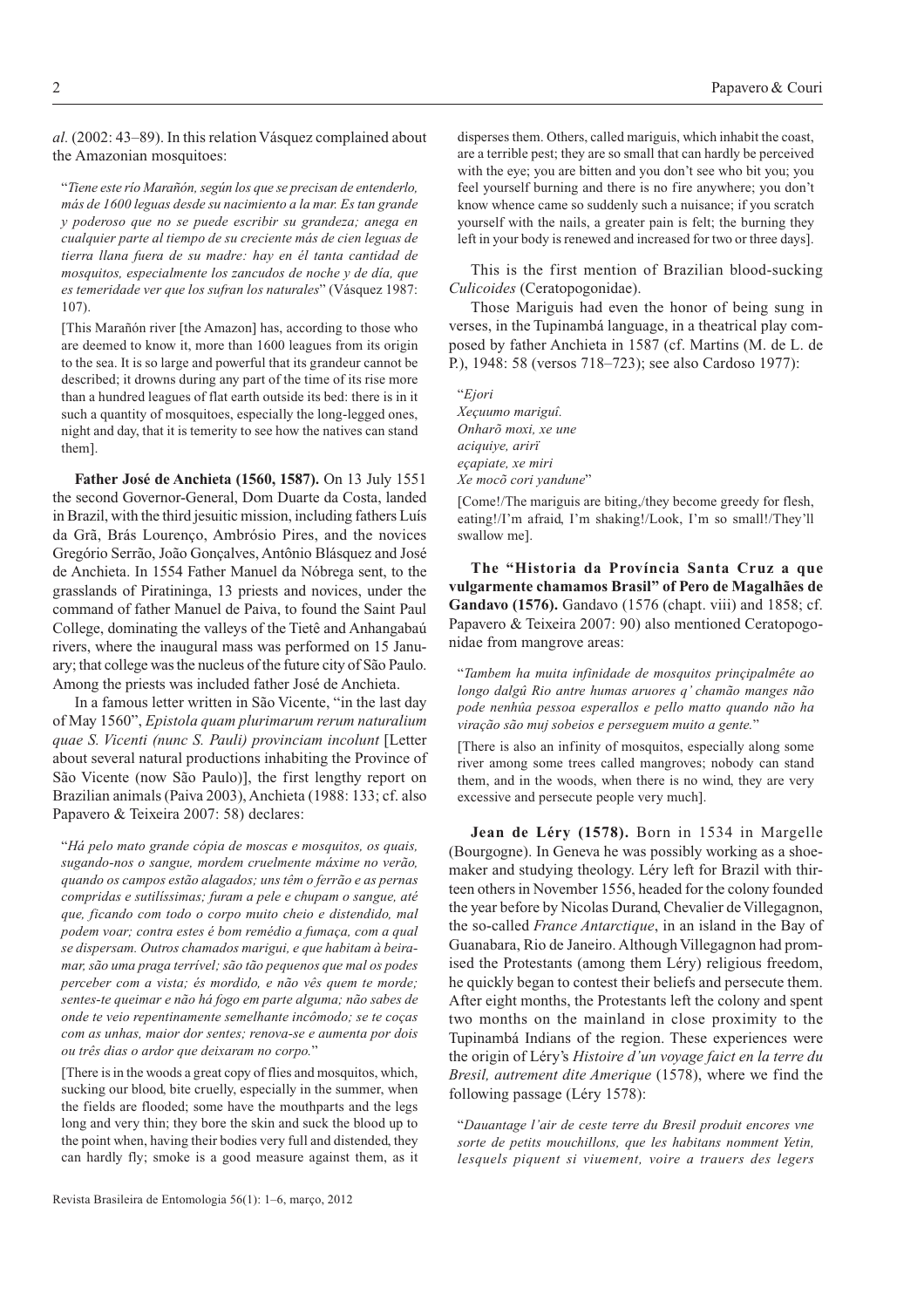*habillemens, qu'on diroit que ce sõt pointes d'esguilles. Par tant vous pouuez penser quel passetemps c'est, de voir nos Sauuages tous nuds en estre poursuyuis: car claquans lors des mains sur les fesses, cuisses, espaules, & sur tout leurs corps, vou diriez que ce sont chartiers auec leurs fouets*" (Léry, 1578: 183).

[Moreover the air of this land of Brazil produces yet a sort of very small flies, which the inhabitants call Yetin, the which sting so strongly, even through light vestments, that one would say they were points of needles. Therefore you may think what a pastime it is seeing our Savages all naked being persecuted; because, hitting their hands over the buttocks, thighs, shoulders and over their entire body, you would say they were chastised [?] with their whips].

Léry mixed up the Yetin (French rendering of nhitinga, or jitinga, a chloropid), with certain species of Culicidae.

After returning to France, Léry married, apparently unhappy, became a Protestant minister, and joined with Protestant troops in France's religious wars. One of his most difficult experiences, the siege of Sancerre, became the subject of his first published work, the *Histoire mémorable de la ville de Sancerre* (1574). Léry recounted that his Brazilian experience served him well, as he taught his fellow soldiers to make hammocks and eat anything, even the soles of their shoes. However, he remained shocked by cannibalism, especially when committed by supposedly civilized members of his own culture. He died around the year 1613.

**Father Leonardo do Valle (1585).** For a short biography of father Leonardo do Valle and the history of his manuscripts, see Papavero & Teixeira (2007: 116–117).

In a letter sent from "Bahia de Todolos [sic] Santos", 26 June 1562, to some priests of the Society of Jesus (*in* Academia Brasileira de Letras, 1931: Academia Brasileira de Letras, 1931:356) he cited mosquitoes:

"[O irmão Scipião] *quiz-se tanto accomodar-se aos naturaes da terra [índios] que lhe fez mal, porque, como foi na aldeia, deixou as meias calças, e como a terra soffrêra mais andar homem mal arroupado que mal calçado e os mosquitos são muitos, achou-se tão mal de feridas que lhe nasceram nos pés e pernas que veio a não poder andar, polo que foi necessario trazerem-no ao collegio*".

[[Brother Scipião] wanted so much to imitate the natives of the land [Indians] that he was hurt, because, having left his long socks in the village, and as this land spares more the ill dressed man rather than one which goes barefoot, he found himself so badly hurt by the wounds which grew on his feet and legs that he was no longer able to walk, so it was necessary that he be brought to the [Jesuit] college].

But his most important contribution was the compilation of a rich vocabulary of the "Brazilian" (Tupi) language, by far the best list ever made of Tupi names of animals, which was copied (at least in part) and adapted by several Jesuits, all over Brazil, up to the 18th century. This vocabulary, composed in 1585, was first published by Ayrosa (1938), from a manuscript copy dated from 1621, made at the village of

Piratininga (São Paulo); Ayrosa attributed it to an anonymous author. Another manuscript, a much better copy, found at the National Library in Lisbon, was edited by Drumond (1952, 1952–1953). A third manuscript, belonging to the National Library in Rio de Janeiro, incomplete (names beginning with A and B are missing) was published by Barbosa (1948).

We list below the names of Diptera cited by him (from Drumond, 1952–1953; in parentheses, the Roman cardinal indicates Drumond´s volume and the Arabic one the page):

- *Bernes, certos bichos q' no mato entrão em pessoas sans e nos cans* – Ura (I, 54) [Bernes, certain worms which in the forest enter healthy persons and dogs]. First reference in Brazil of *Dermatobia hominis* (Linnaeus Jr., 1764) (Cuterebridae).
- *Bichos de carne, ou peixe podre* Ura. *Mormente os q' nascem de* barejas *porq' outros q' a própria podridão da carne produz tambem os chamão* Igçoca. Çaçoca. (I, 55). [Worms from the flesh, or rotten  $fish - Ura$ . Especially those which are born from maggots, because the others which are produced from the flesh´s own putrefaction are also called Igçoca [and] Çaçoca]. Another reference to *Dermatobia hominis* and its larvae (called barejas – warbles); the names Igçoca and Çacoca were applied by the Indians to several different larvae, but in this passage Leonardo do Valle designates the larvae of Calliphoridae, which at that time were still believed to be spontaneously generated from putrefied substances [cf. Papavero *et al.* 2010].
- *Bichos, por todos os que nascem dentro da fruita*. *E similia* Çaçoca. (I, 55) [Worms, in general for all those born inside fruits, and similar ones]. Possible reference to Tephritidae larvae.
- *Mosca* Berû. (I, 43) [Fly Berû]. General designation of flies, especially muscoids.
- *Moscas do gado* Mutucuçû (II, 43) [Cattle flies Mutucuçû] – Unidentified Tabanidae.
- *Mosquitos que mordem* Piû: *estes são os* borrachudos*, os das pernas compridas* Nhatiû, *os piqueninos dos mangues* Marigui; *os seus semelhantes do mato,* Mariguiûna *e são ainda menores* (II, 43). [Mosquitos that bite – Piû; these are the borrachudos, those with long legs Nhatiû, the very small from the mangroves Marigui; their kins from the woods Mariguiûna are smaller yet]. Nhatiû was a common designation for Culicidae. Leonardo do Valle was the first to register the words pium and borrachudo; the former is nowadays used in the Amazon; the latter name in the rest of Brazil. Mariguiûna (the black (una) marigui) is an unidentified Ceratopogonidae.
- *Mosquitos, como de uinho* Nhetîgaruru; *outros bem pequenos que acodem às feridas e põe cancere*: Nhetîga (II, 43). [Mosquitoes, like those from wine – Nhetîgaruru; others very small which frequent wounds and cause cancer: Nhetîga]. The first name probably refers to Drosophilidae. The second to Chloropidae, here reputed for the first time as transmitters of yaws ("cancer"); see below, under Gabriel Soares de Souza.

*Piû* and *Yatiû* were afterwards also cited by Anchieta (1595: 6v (1946: 6v)).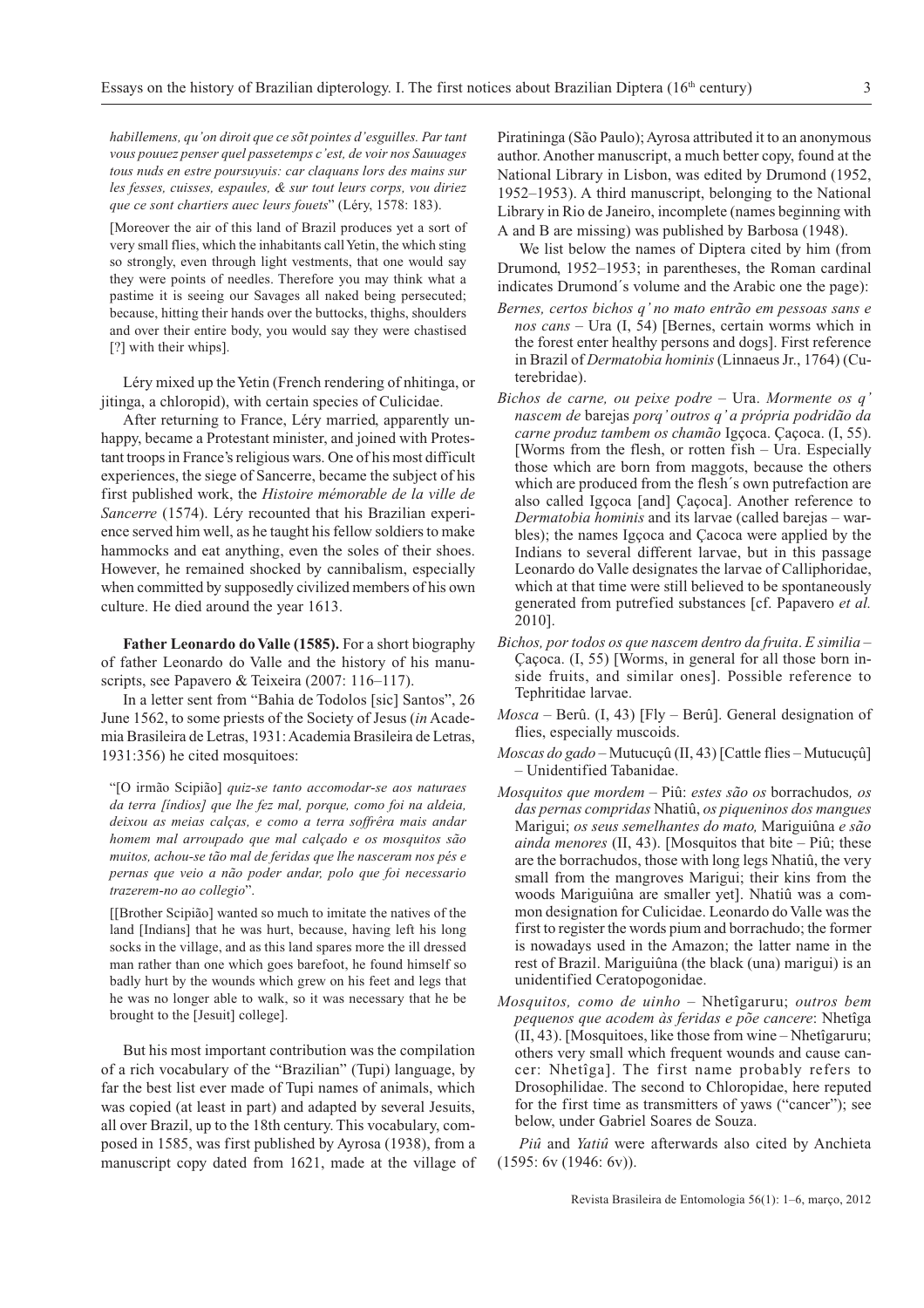**Gabriel Soares de Souza (1587).** Undoubtedly the best writer about Brazilian natural history in the  $16<sup>th</sup>$  century, in his *Tratado descritivo do Brasil em 1587* [Descriptive treatise of Brazil in 1587] (cf. Sousa, 1851) Gabriel Soares de Souza dealt more completely with several dipterous pests, although establishing some confusion among the species treated. Speaking of some brachycerous flies (Souza (G. S. de) 1825: 213), he said:

"*E porque as moscas se não queixem, convem que digamos de sua pouca virtude; e comecemos nas que se chamam mutuca, que são as moscas geraes e enfadonhas que ha em Hespanha; as quaes adivinham a chuva, começando a morder onde chegam, de maneira que, se se sente sua picada, é que ha boa novidade. Ha outra casta de moscas, a que os indios chamam muruanja que são mais miudas que as de cima e azuladas; estas seguem sempre os cães e comem-lhe as orelhas; e se tocam em sangue ou chaga, logo lançam varejas. Merús, são outras moscas grandes e azuladas que mordem muito, onde chegam, tanto que por cima da rede passam o gibam a quem está lançado nella, e logo fazem arrebentar o sangue pela mordedura: aconteceu muitas vezes porem ellas varejas a homens que estavam dormindo, nas orelhas, nas ventas e no céo da boca, e lavrarem de feição por dentro as varejas, sem se saber o que eram, que morrêram alguns disso. Também ha outras como as de cavallo, más mais pequenas e muito negras, que também mordem onde chegam*"

[And so that flies do not complain themselves, it is convenient that we say something about their little virtue, and we shall begin with those called mutuca, which are [similar to] the common and tiresome ones existing in Spain; they predict rain, beginning to bite where they arrive, in such a manner that, when their bite is felt, is that there is a good novelty [arrival of rains]. There is another kind of flies, called muruanja by the Indians, which are smaller than those above and bluish; these follow the dogs and eat their ears; and if they touch in blood or sore, immediately launch maggots. Merús are other large and bluish flies which bite very much where they alight, so much that over the hammock they perforate the doublet of those who are reclining in it, and very soon make the blood pour from the bite; it happened several times that they laid maggots in sleeping men, in the ears, nostrils and in the palate, the maggots eating their way inside them, and not knowing what they were, some died because of that. There are also some flies such as those of horses, but smaller and much blacker, which also bite where they alight].

Mutuca is the Tupi word for tabanids; certain species are really most abundant at the beginning of the rainy season.

Muruanja [the "j" here has the value of "i"] (also known as *beronha, beruanha, meruanha, muruanha*, from the Tupi  $mberu = fly$  and  $\tilde{a}i = sharp$ , with a sting) is *Stomoxys calcitrans* (Linnaeus, 1758) (Muscidae). But Souza makes two mistakes – it is not bluish, and does not cause myiasis. He confounded it in this passage with calliphorids of the genus *Cochliomyia*.

Merú (Tupi *mberu*, general designation of flies, especially muscoids). Souza confounded in this paragraph the syrphid *Ornidia obesa* (Fabricius, 1775), called *mberuobi* ("blue fly") by the Tupi Indians, with calliphorids of the genus *Cochliomyia*, agents of obligatory myiases in man and animals,

also sometimes called *mberuobi*. In Brazilian folklore, up to now, the innocent *Ornidia* is at times blamed as an agent of myiases. This is the oldest citation in Brazil of myiases caused by *Cochliomyia*. But neither *Ornidia* nor *Cochliomyia* are hematophagous and do not bite; some confusion with culicids has been introduced here by the author.

In the following chapter Sousa (1825: 214) dealt with chloropids and some Nematocera:

"*Digamos logo dos mosquitos, a que chamam nhitinga; e são muito pequenos e da feição das moscas; os quaes não mordem, mas são muito enfadonhos, porque se põem nos olhos, nos narizes; e não deixam dormir de dia no campo, se não faz vento. Estes são amigos de chagas, e chupam-lhe a peçonha que tem; e se vão pôr em qualquer cossadura da pessoa sã, deixam-lhe a peçonha nella, do que se vem muitas pessoas a encher de boubas. Estes mosquitos seguem sempre em bandos as indias, que andam nuas, mormente quando andam sujas do seu costume. Marguîs são uns mosquitos que se criam ao longo do salgado, e outros na terra perto d'agua, e apparecem quando não ha vento; e são tamanhos como um pontinho de penna, os quaes onde chegam são fogo de tamanha comichão e ardor que fazem perder a paciencia, mormente quando as aguas são vivas; e crescem em partes despovoadas e se lhe põem a mão, desfazem-se logo em pó. Ha outra casta, que se cria entre os mangues, a que os índios chamam inhatiúm, que tem as pernas compridas e zunem de noite, e mordem a quem anda onde os ha, que é ao longo do mar; mas se faz vento não apparece nenhum. Pium é outra casta de mosquitos tamanhos como pulgas grandes com azas; e em chegando estes à carne, logo sangram sem se sentir, e em lhe tocando com a mão se esborracham; os quaes estão cheios de sangue; cuja mordedura causa muita comichão depois, e querse espremida do sangue por não fazer guadelhão* [*gudilhão*, pequeno tumor; cf. Bluteau 1713: 751] *na carne. Ha outra casta de mosquitos, a que os índios chamam nhatium-açú; estes são de pernas compridas, e mordem e zunem pontualmente como os que ha em Hespanha, que entram nas casas onde não ha fogo; de que todos são inimigos*".

[Let's talk presently about the mosquitoes [here employed as meaning "small flies"] called nhitinga; they are very small, and of the fashion of flies, but do not bite, but are very tiresome, because they place themselves in the eyes and the nostrils; and they do not allow one to sleep in the field, if there is no wind. These are fond of sores, and suck the venom out of them; and placing themselves in any itching of a healthy person, they leave that venom in them, whereby many people come to be filled with yaws. These mosquitoes always follow in swarms the Indian women, especially when they are soiled by their menstruation [tentative interpretation of the original Portuguese]. Marguîs are mosquitoes that breed along the sea coast and others in the land, near the water, appearing when there is no wind; and are the size of a dot made with a pen, and wherever they sit, they cause a fire of such an itching and burning that one looses his patience, especially during high water seasons; and they grow in unpeopled parts and if the hand is placed over them, they are soon reduced to powder. There is another kind, which breeds among the mangroves, called by the Indians inhatiúm, which have long legs and buzz at night, and bite those who walk in places where they exist, that is along the sea coast, but if there is wind not one of them appears. Pium is another caste of mosquitoes the size of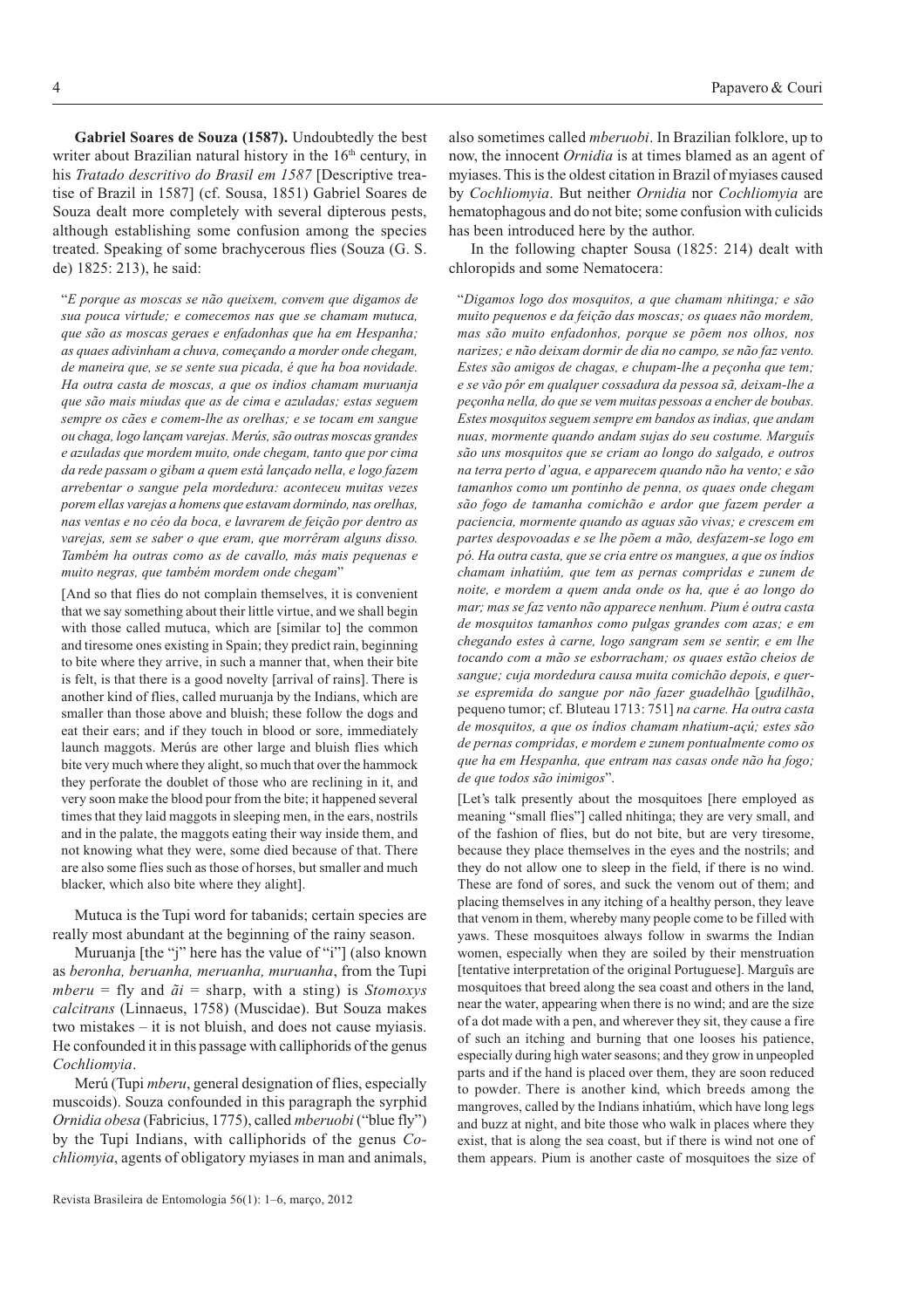large fleas, with wings; these, alighting in the flesh, make it bleed insensibly; touched with the hand they are crushed, and are filled with blood; their bite causes much itching afterwards and [the affected area] must be squeezed out of the blood in order not to cause tumors in the flesh. There is another caste of mosquitoes, which the Indians call nhatium-açú: these have long legs and bite and buzz punctually as those from Spain, which enter the houses where is there no fire and of which everybody is enemy].

Nhitinga is the Tupi name applied to Chloropidae, first cited by father Lourenço do Valle, who also associated them with "cancer" of the skin, as we have seen above. Gabriel Soares de Souza, considered by most authors as the first to register the role of chloropids in the dissemination of yaws, only confirmed the earlier discovery made by father Valle.

Chloropids are attracted to fluids secreted by the eyes, nose and ears of man and animals and some species of *Liohippelates* Duda have been shown to mechanically transmit the spirochete *Treporema pertenue*, the causative agent of yaws (Machtinger & Kaufman 2011). In a historical background about yaws in Brazil, Guimarães (1953) mentioned that possibly the disease was brought to Brazil by the African slaves sent to the country directly from Africa, after 1538. Until 1905, yaws and syphilis had their identities confused, when Castelani identified the agent of yaws, morphologically very similar with *Treponemma pallidum*, the agent of syphilis (Carrara 1997).

Marguîs are the *mariguis*, already seen above.

Pium – Simuliidae.

Inhatiúm and nhatium-açú are unidentifiable species of Culicidae.

Father Fernão Cardim (end of the 16<sup>th</sup> century). Father Fernão Cardim came for the first time to Brazil as secretary of Father Christóvão de Gouvêa, Visitor of the Society of Jesus. They landed in Bahia on May 1583. In 1598 Cardim returned to Europe, to assume the post of Procurator of the Jesuit Province of Brazil in Rome. Once accomplished that mission, he was returning to Brazil, when the Flemish ship in which he was voyaging was captured by English pirates, and some members of the crew, including Cardim, were taken to England as prisoners. His manuscript *Do clima e terra do Brasil* [On the climate and land of Brazil], stolen by the pirates, was sold to the editor Samuel Purchas, who published it, in an English translation, in 1625 (although wrongly attributing its authorship to Manuel Tristão) [see also Cardim 1906; Purchas' 1625 text is reproduced in Chiquieri *et al.* 2011]. The priest remained in prison until 1603, when he was finally set free to return to Brazil as Provincial of the Society of Jesus, a position held until 1609, when he was made Rector of the Jesuit College of Bahia and elected Vice-Provincial. He died in Bahia on 17 January 1625.

Cardim was the last to mention Diptera in the  $16<sup>th</sup>$  century:

"*In these Creekes are a certaine kinde of Gnats called Mareguis as small as Hennes Lice, they bite in such sort, that they leave such a Wheale, smart and itching that a man cannot helpe himself, for even through the clothes they pricke, and it is a good* *penance, and mortification to suffer them on a Morning, or an Evening; there is no other remedie to defend themselves from them, but to anoint themselves with dirt, or to make a great fire and smoke*" (Cardim *in* Purchas 1625: 1316).

"*Above all this, Brasill hath one commoditie for men to live, that in it doe live disorderly, that there are but few Lice or Fleas, but among the Indians, and Guinne Moores there are some Lice. But there want no Hornets, Dorres, Waspes, Flies, and Gnats of so many kinds, and so cruell and venemous, that stinging any person, the place swelleth for three or foure dayes, especially in the fresh men, which have their bloud fresh and tender, with the good Bread, Wine and delicate fare of Portugall*" (Cardim *in* Purchas 1625: 1320).

## **REFERENCES**

- Academia Brasileira de Letras. 1931. **Cartas jesuíticas. II. Cartas avulsas. 1550**–**1568**. Oficina Industrial Graphica, Rio de Janeiro, 520 p.
- Anchieta, J. de, S. J. 1595. **Arte de grammatica da lingoa mais vsada na costa do Brasil. Pelo padre Ioseph de Anchieta da Cõpanhia de Iesv.** Coimbra, Antonio de Mariz, 58 folios.
- Anchieta, J. de, S. J. 1946. **Arte de gramática da língua mais usada do Brasil. Edição fac-similar.** São Paulo, Editôra Anchieta, 58 folios.
- Anchieta, J. de, S. J. 1988. **Cartas, informações, fragmentos históricos e sermões.** Editora Itatiaia & Editora da Universidade de São Paulo. [Anchieta's 1560 letter, **Epistola quam plurimarum rerum naturalium quae S. Vicentii (nunc S. Pauli) provinciam incolunt sistens descriptionem**, translated to Portuguese, at p. 113"139], 562 p.
- Ayrosa, P. 1938. **Vocabulario na língua brasílica. Manuscrito português-tupi do século XVII.** Coordenado e prefaciado por Plinio Ayrosa. São Paulo, Collecção do Departamento de Cultura (vol. XX), 434 p.
- Barbosa, A. L. 1948. **O 'Vocabulario na Lingua Brasilica'**. Rio de Janeiro, Ministério de Educação e Saúde, Serviço de Documentação, Imprensa Nacional, 37 p.
- Bluteau, R. 1713. **Vocabulario portuguez, e latino, aulico, anatomico, architectonico, bellico, botanico, brasilico, comico, critico, chimico, dogmatico, dialectico, dendrologico, ecclesiatico, etymologico, economico, florifero, forense, fructifero, geographico, geometrico, gnomonico, hydrographico, homonymico, hierologico, ichthyologico, indico, isagogico, laconico, liturgico, lithologico, medico, musico, meteorologico, nautico, numerico, neoterico, orthographico, optico, ornithologico, poetico, philologico, pharmaceutico, quidditativo, qualitativo, quantitativo, rethorico, rustico, romano, symbolico, synonymico, syllabico, theologico, terapeutico, technologico, uranologico, xenophonico, zoologico, autorizado com exemplos dos melhores escritores portuguezes, e latinos, e offerecido a El Rey de Portugal, D. Joaõ V pelo padre D. Raphael Bluteau, clerigo regular, doutor na Sagrada Theologia, Prègador da Raynha de Inglaterra, Henriqueta Maria de França & Calificador no Sagrado Tribunal de Inquisiçaõ de Lisboa**, [Vol. 4, F-J]. No Collegio das Artes da Companhia de Jesus, Coimbra, 243 (F) + 164 (G) + 91 (H) + 237 (I) p.
- Cardim, F., S. J. 1625. A Treatise of Brazil, written by a Portugall which had long lived there, p. 1289–1320. *In*: Purchas, S., 1625. **Haklvytus posthumus, or Purchas his Pilgrimes; contayning a history of the world, in sea voyages and lande travells, by Englishmen and others.** Volume IV*.* London, Printed by Will., Stansby, for Fetherstone, 1141–1347 p.
- Cardim, F., S. J. 1906. A Treatise of Brazil, written by a Portugall which had long lived there, p. 418–503. *In* Purchas, S., 1906. **Hakluytus posthumus or Purchas his Pilgrimes. Contayning a history of the world in sea voyages and lande travells by Englishmen and others.** Volume XVI. Glasgow, James MacLehose and Sons, 579 p.
- Cardoso, A., S. J. 1977. **P. Joseph de Anchieta S. J. Obras completas. 3º. Volume. Teatro de Anchieta. Originais** [sic] **acompanhados de tra-**